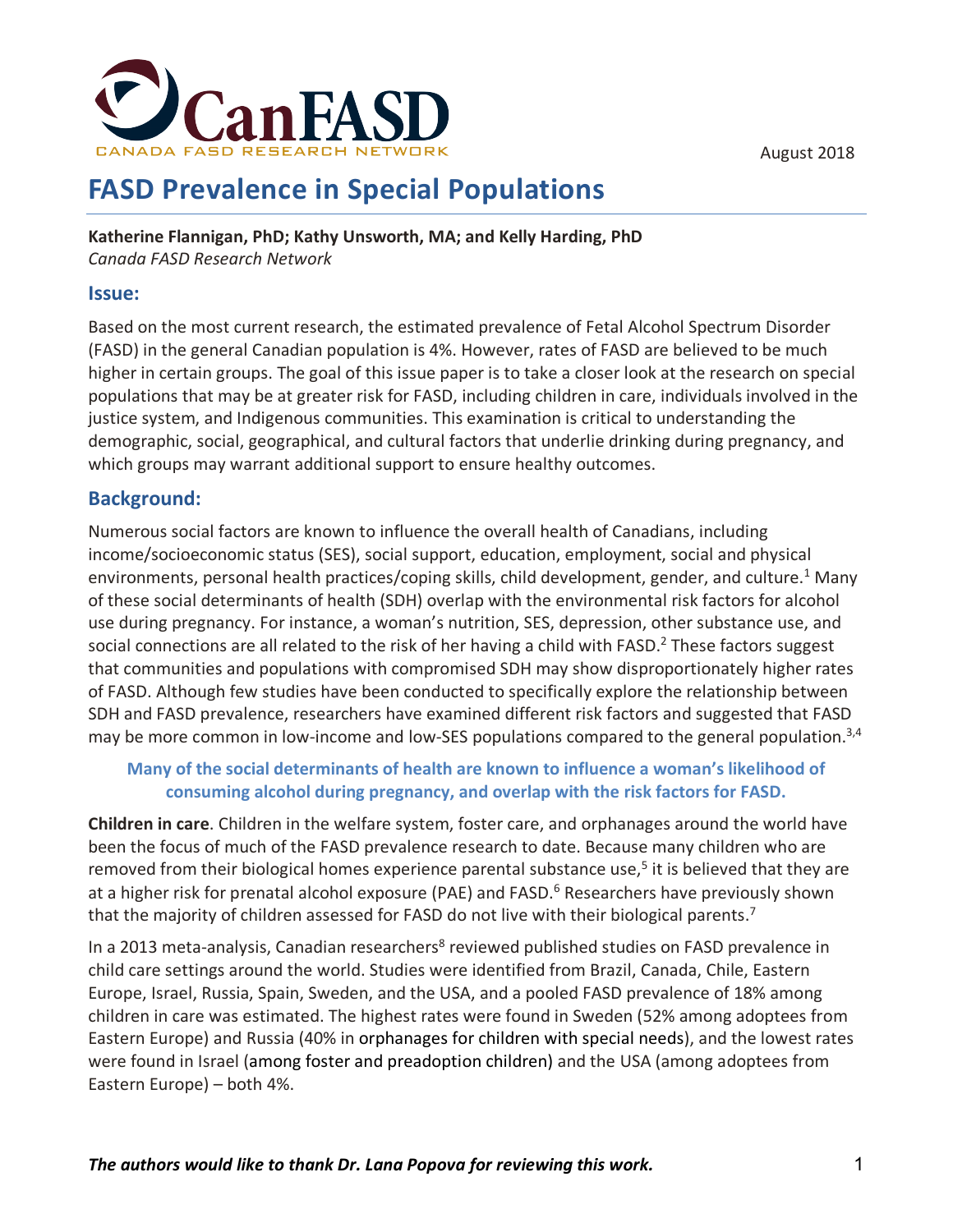In Canada specifically, a number of studies have been conducted with children in care, and rates of FASD have been reported at 3% in Ontario,<sup>9</sup> 4% in Alberta,<sup>6</sup> 7% in Quebec (adoptees from Europe), <sup>10</sup> and 6% and 11% in Manitoba.<sup>6</sup> Notably, these numbers are thought to be an underestimate, and the percentage of children in care with *suspected* FASD is significantly higher. 6

#### **Researchers estimate the prevalence of FASD among Canadian children in care to be at least 3-11%.**

**Justice populations**. Legal issues are a commonly experienced adverse life outcome for people with FASD, as victims, witnesses, and offenders. Researchers have noted that 60% of adolescents and adults with FASD reported contact with the justice system and 35% reported incarceration for a crime at some point during their lives.<sup>11</sup>

Most FASD prevalence research in justice contexts has been conducted in Canada and the USA, though studies are emerging in other countries, such as Australia, Brazil, and Sweden. Among young offenders, Canadian researchers have estimated that youth with FASD are 19 times more likely to be incarcerated than youth without.<sup>12</sup> In British Columbia (BC), rates of FASD have been reported between 11%-23% in forensic settings.<sup>13-15</sup> Australian researchers have estimated the rate of FASD among detained youth to be as high as 36%.<sup>16</sup> In the adult offender population, Burd and colleagues surveyed directors of correctional facilities in Canada<sup>17</sup> and the USA<sup>18</sup> in the early 2000s and found that only 0.9% of offenders in Canada, and 1 in over 3 million in the USA, were reported to have a diagnosis on the spectrum. More recently, Canadian researchers noted that 10% of adult inmates in Manitoba<sup>19</sup> and 18% in the Yukon<sup>20</sup> meet the criteria for FASD. The contrast between these results may be due to study methodology, as questionnaires yield low numbers whereas higher rates are derived from active case ascertainment (ACA). This research indicates that FASD is a significant concern in justice settings, warranting practice and policy consideration to address the vulnerability of this group who may experience increased susceptibility to justice involvement and victimization.

### **The estimated prevalence of FASD in Canadian offenders is 11-23% for youth and 10-18% for adults.**

**Indigenous communities**. One of the common myths about FASD is that it is an "Aboriginal issue." In fact, there is little high-quality evidence to support this claim, but because of mixed research findings, <sup>21</sup> it is difficult to derive clear conclusions.

In a recently conducted meta-analysis of FASD prevalence studies in Canada and the USA, researchers revealed that only three studies exist in Canada, which are outdated and have numerous acknowledged methodological limitations. Based on these studies, a pooled FASD prevalence was estimated to be higher in Canadian Indigenous compared to non-Indigenous populations, but the authors noted that existing data are not applicable for decision-making purposes, and rigorous ACA studies are urgently needed.<sup>22</sup> Another review was conducted in 2013, and researchers reported that there is high variability among studies, and rates of FASD *are not* substantially different between Indigenous and non-Indigenous populations in Canada, USA, or Australia. <sup>21</sup> There is limited Canadian evidence on the rates of FASD in Indigenous groups, and results range widely and depend on the population: 0.7% of young children living off-reserve in Western provinces,<sup>23</sup> 3.3% of children in the Yukon and northwestern BC,<sup>24</sup> 5-10% of children from a Manitoba First Nations community,<sup>25</sup> 19% of children from an isolated BC First Nations community,<sup>26</sup> and 27% of young offenders in a BC.<sup>13</sup>

Importantly, the continued surveillance, stigmatization, and stereotyping of Indigenous populations may contribute to the misbelief that FASD is over-represented in these communities,<sup>27</sup> and pursuing this dialogue without sound research evidence could further perpetuate the marginalization experienced by Indigenous children, women, families, and communities.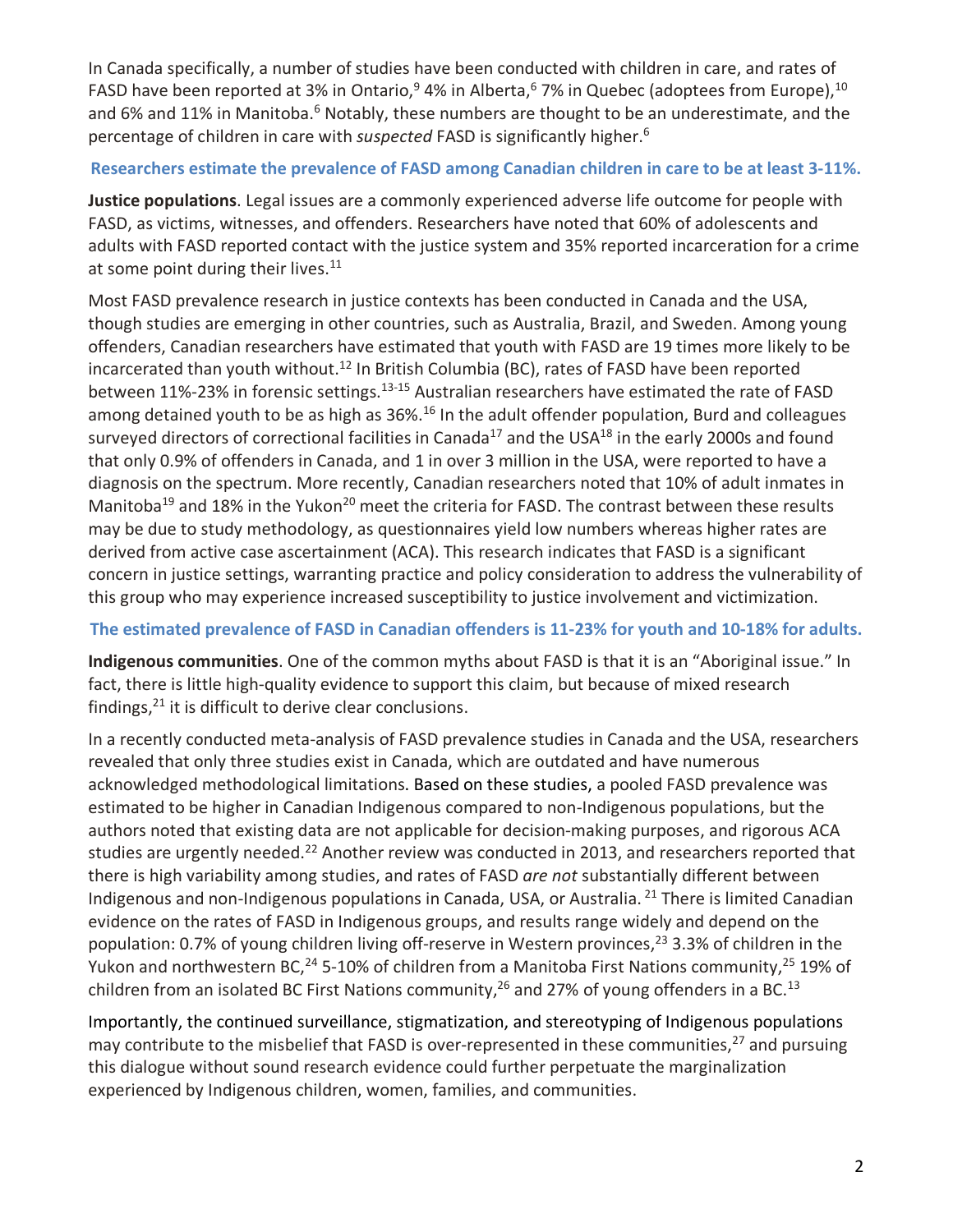#### **Due to limited and mixed research findings, there is not enough evidence to conclusively say that FASD is over-represented in Indigenous populations.**

**New Canadians.** With almost a quarter (22%) of the Canadian population comprising landed immigrants or permanent residents,<sup>28</sup> it is important to consider the attitudes, beliefs, and behaviours related to PAE and FASD among this unique group. Although very little research exists on FASD prevalence among new Canadians specifically, some work has been done to explore drinking patterns among immigrant women. In one of the few Canadian studies, women who immigrated were less likely than native-born women to consume alcohol prenatally; however, 6% of immigrant women still reported drinking during pregnancy.<sup>29</sup> Contrarily, some researchers in the USA have reported that foreign-born women were at a similar risk of consuming alcohol during pregnancy compared to native-born women.<sup>30</sup> Researchers have also reported that immigrant women tend to adopt poorer health habits, including increased drinking during pregnancy, after moving to their new country.<sup>31</sup>

Because the literature in this area is scarce, researchers conducting future FASD prevalence studies should consider the question of new Canadians to ensure that this significant portion of the population is best understood and supported. Additional research is also needed to understand whether or how SDH and FASD risk factors experienced in this group may differ from native-born Canadian women and may change with the process of acculturation.

# **Recommendations:**

- 1. Routine screening protocols should be designed for use in child welfare and justice settings in order to quickly identify individuals in need of assessment and FASD-informed support.
- 2. Comprehensive training on FASD awareness, recognition, and intervention, including strengthsbased approaches should be provided for service providers who work with individuals known to be at a heightened risk for FASD in order to foster the best possible outcomes.
- 3. Continued research that is culturally sensitive as well as gender- and trauma-informed is needed to better understand the risk factors for PAE and FASD among people of various backgrounds.
- 4. Although we know that FASD prevention is important for all women of childbearing age, special attention should be paid to ensuring that higher risk and marginalized populations are wellsupported to have healthy pregnancies. As well, interventions should strive to improve SDH and risk factors underlying prenatal alcohol consumption for all women.

# **Conclusions:**

The sole cause of FASD is alcohol exposure during pregnancy, thus FASD can affect individuals of all ages, genders, and cultural and socioeconomic backgrounds. However, because of a complex combination of personal and environmental factors, some populations may be at a higher risk for FASD. There is sufficient evidence to conclude that individuals in the child welfare and correctional systems experience disproportionately high rates of FASD. Although accurate prevalence rates in these groups have yet to be determined, researchers estimate ranges of 3-11% among Canadian children in care, and 10-23% among Canadian offenders. It is commonly believed that Indigenous communities also experience higher rates of FASD, but because the evidence in this area is conflicted, it is not possible to support this claim. The literature on FASD prevalence is relatively young, and researchers face methodological challenges and varied results. Therefore, rigorous studies are needed to better understand who is at risk for FASD and where specialized resources should be targeted.